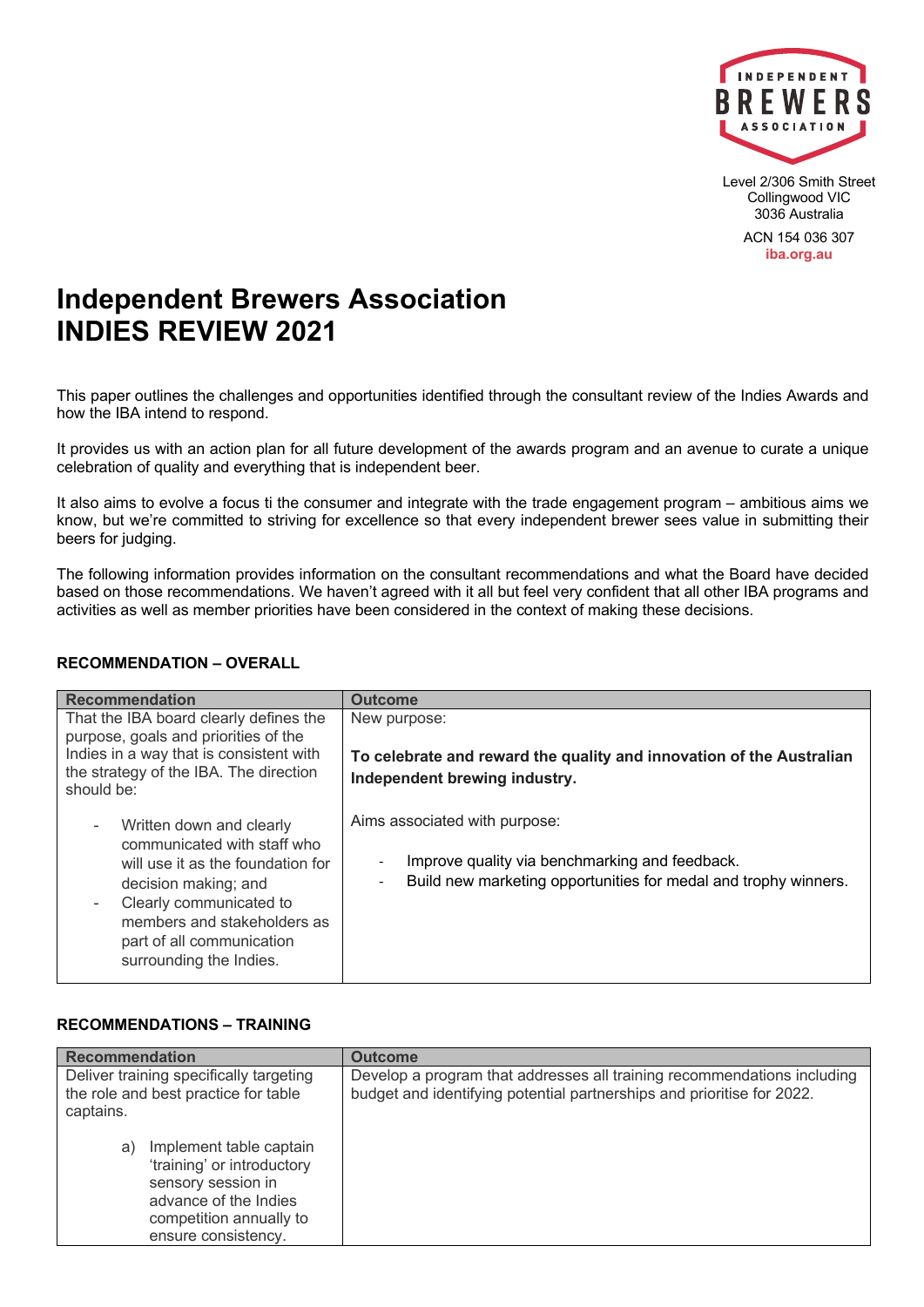|    | b) Ensure table captains and<br>Judges are briefed clearly<br>at the introduction of the<br>competition on what<br>constitutes a gold, silver<br>and bronze.                                      |  |
|----|---------------------------------------------------------------------------------------------------------------------------------------------------------------------------------------------------|--|
|    | c) Facilitate/implement<br>sensory training/ simulated<br>judging as training for<br>members.                                                                                                     |  |
| d) | Training resources to be<br>produced to further<br>support the entry process<br>and we will continue to<br>provide support to entrants<br>in the process of selecting<br>appropriate class/style. |  |

### **RECOMMENDATIONS - TROPHIES + SCORING**

| <b>Recommendation</b>                                                                                                                                                                                                                                                                                                                                                                                                                                               | <b>Outcome</b>                                                                                                                                                                                                                                                                                                                                                                                                                                                              |
|---------------------------------------------------------------------------------------------------------------------------------------------------------------------------------------------------------------------------------------------------------------------------------------------------------------------------------------------------------------------------------------------------------------------------------------------------------------------|-----------------------------------------------------------------------------------------------------------------------------------------------------------------------------------------------------------------------------------------------------------------------------------------------------------------------------------------------------------------------------------------------------------------------------------------------------------------------------|
| That the IBA implement a proven total<br>competition management technology<br>system                                                                                                                                                                                                                                                                                                                                                                                | Systems investigated and procurement process underway for introduction<br>in 2022.                                                                                                                                                                                                                                                                                                                                                                                          |
| That the IBA:<br>Clarify whether breweries and<br>brewing brands are eligible to<br>enter the Indies.<br>Clarify whether beers made<br>under/contract/manufactured<br>by another entity are eligible<br>for calculation towards each of<br>its champion trophies.<br>If brewery brands are eligible<br>$\overline{a}$<br>to win champion trophies,<br>consider changing the name of<br>the trophy to 'Champion<br>Brewing Company' rather than<br>Champion Brewery. | Breweries and brewing brands are eligible to enter the Indies and both are<br>eligible for Class Trophies and Champion Beer.<br>Beers made under contract/ manufactured by another entity are not<br>eligible to win Champion Size or State Trophies.<br>Acknowledgment of where beer is produced to be included in entry<br>process.<br>Brewing brands are not eligible for Champion Size or State Trophies.<br>Consider introduction of a Contract Brewer Award for 2022. |
| That the Indies consider narrowing the<br>Brewery Size Champion to:<br>More clearly reward and<br>$\frac{1}{2}$<br>celebrate smaller breweries;<br>Align the Champion Trophies<br>to existing Membership Bands.                                                                                                                                                                                                                                                     | Agreed on new model as follows:<br><b>Champion Small:</b><br>Band $1 - 0 - 99,999$ litres per annum<br><b>Champion Medium:</b><br>Band 2 - 100,000 - 299,999 litres per annum<br>Band 3 - 300,000 - 699,999 litres per annum<br><b>Champion Large:</b><br>Band 4- 700,000 - 999,999 litres per annum<br>Band 5-1-5 million litres per annum<br>Band 6-5-40 million litres per annum                                                                                         |
| Revise Style Trophy Classes with the<br>following considerations:                                                                                                                                                                                                                                                                                                                                                                                                   | New trophies for 2022:<br>1. Pale Ale<br>2. Amber-Dark Beer (now inc. Porter-Stout)                                                                                                                                                                                                                                                                                                                                                                                         |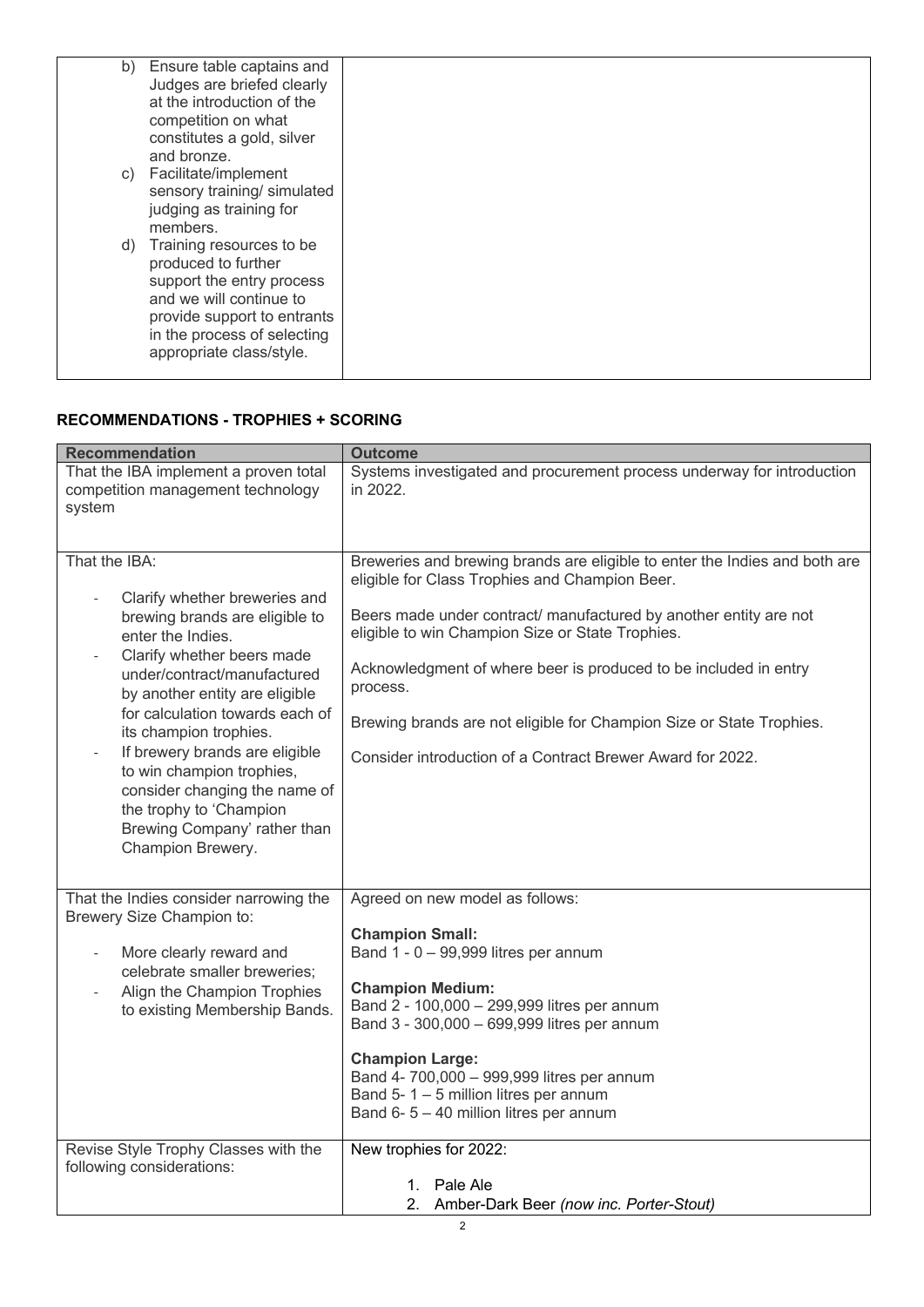| Do the beer class trophies<br>support the overall purpose<br>and goals of the IBA and the<br>Indies?<br>Are the groupings of beer<br>reasonable to be considered<br>together from a sensory<br>perspective so judges' can<br>determine a winner?<br>Are the number of beers<br>broken down into reasonably<br>equitable groupings so the<br>competition is (and feels) fair?<br>Will the winning brewery be<br>able to effectively market their<br>win with the trophy?<br>Will consumers and trade<br>easily understand the trophy<br>name?<br>What are the trends in terms<br>of production - what does<br>consumer data and Indies past<br>data show where there is<br>growth?       | 3.<br>Juicy-Hazy<br>Specialty Beer (was Hybrid)<br>4.<br>Lager<br>5.<br>IPA (India Pale Ale)<br>6.<br>European-Style Ale<br>7.<br>8. NoLo (No and Low Alc) (was Session)<br>9. Strong Beer<br>10. Fruit & Funk (was Mixed Culture)                                                       |
|-----------------------------------------------------------------------------------------------------------------------------------------------------------------------------------------------------------------------------------------------------------------------------------------------------------------------------------------------------------------------------------------------------------------------------------------------------------------------------------------------------------------------------------------------------------------------------------------------------------------------------------------------------------------------------------------|------------------------------------------------------------------------------------------------------------------------------------------------------------------------------------------------------------------------------------------------------------------------------------------|
| That the Indies consider the<br>introduction of a NoLo trophy:                                                                                                                                                                                                                                                                                                                                                                                                                                                                                                                                                                                                                          | A NoLo Trophy will be introduced in 2022 and replace the Session Trophy<br>category.                                                                                                                                                                                                     |
| 4CC Non Alcoholic Malt<br>Beverages - left at 0.5%<br>Introduce a "Reduced Alcohol"<br>style class - 0.5% to 3.49%<br>Confirm the definition of<br>Session Beer as 3.5% to 5%                                                                                                                                                                                                                                                                                                                                                                                                                                                                                                           |                                                                                                                                                                                                                                                                                          |
| That the Indies:<br>Remove the 'Brewpub' as a<br>size selection and allow it to<br>be an additional award. i.e you<br>could be Champion Small<br>Brewery AND Champion<br>Brewpub.<br>Clearly define a Brewpub vs a<br>Taproom - are they the same<br>or different and if they are<br>different should an additional<br>trophy be considered.<br><b>Restrict the Brewpub</b><br>designation to a single venue<br>or site and the Trophy clearly<br>awarded to the Venue named.<br>Add additional information<br>gathering and verification<br>steps around the beer<br>production criteria.<br>Establish a mechanism to<br>assess the hospitality aspects<br>of the consumer experience. | Remove Brewpub trophy for 2022 while it is redeveloped to include<br>different criteria to beer scoring. This would have it focus on the consumer<br>experience for introduction in 2023.<br>This would also include defining a taproom and brewpub (with Hospitality<br>Project Group). |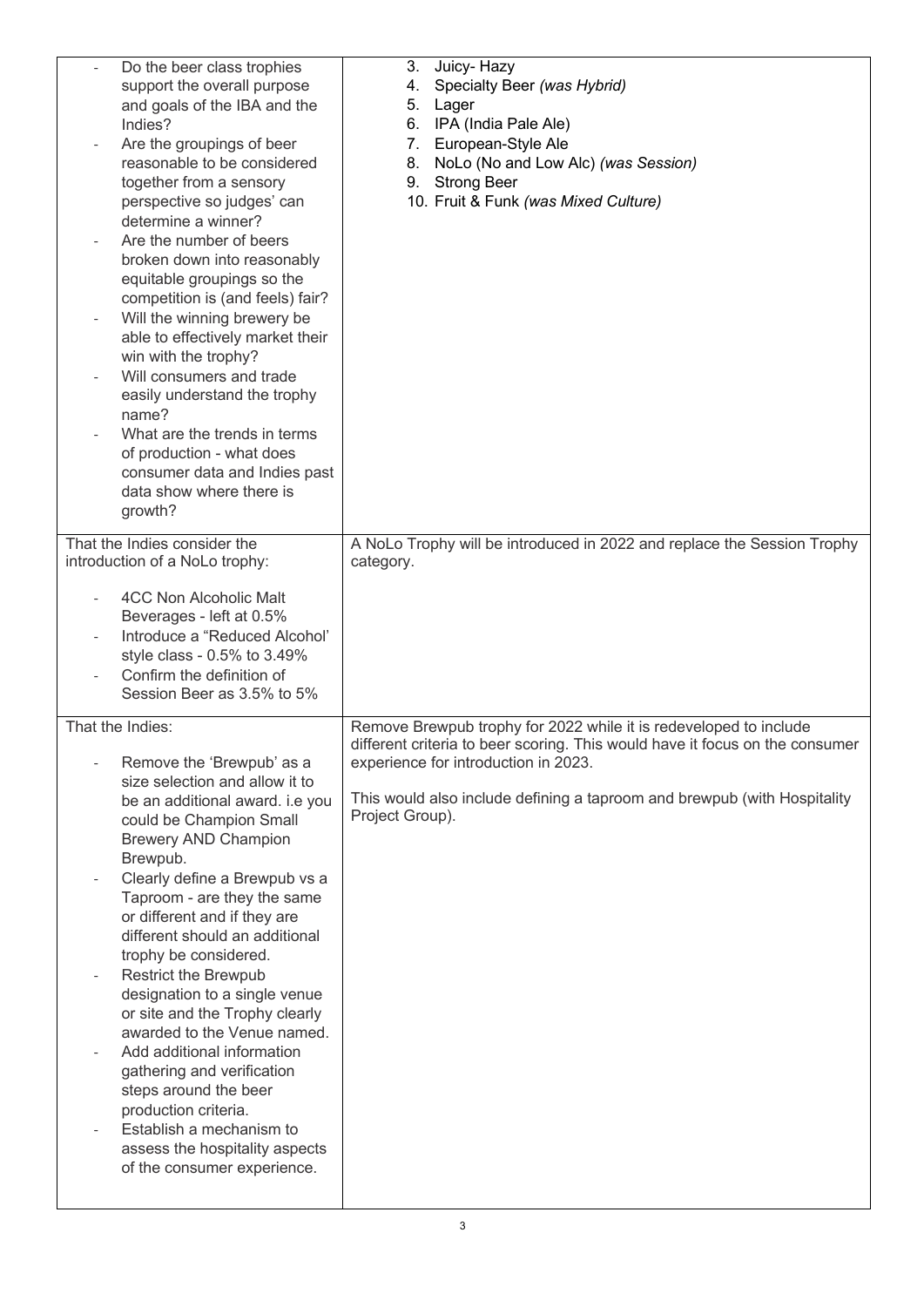# **RECOMMENDATIONS - RULES + REGULATIONS**

| <b>Recommendation</b><br><b>Outcome</b>                                                                                                                                                                                                                                                                                                                                                                                                                                                                                                                                                                                          |                                                                |
|----------------------------------------------------------------------------------------------------------------------------------------------------------------------------------------------------------------------------------------------------------------------------------------------------------------------------------------------------------------------------------------------------------------------------------------------------------------------------------------------------------------------------------------------------------------------------------------------------------------------------------|----------------------------------------------------------------|
| Adopt a definition for Gluten Free that<br>aligns with the FSANZ definition                                                                                                                                                                                                                                                                                                                                                                                                                                                                                                                                                      | Will clarify in 2022                                           |
| Do not include seltzer in the<br>competition for 2022.                                                                                                                                                                                                                                                                                                                                                                                                                                                                                                                                                                           | Agree with recommendation and will review as demand increases. |
| Adopt new policies/guidelines:                                                                                                                                                                                                                                                                                                                                                                                                                                                                                                                                                                                                   | Will implement for 2022                                        |
| Stylistically similar requirement<br>a)<br>regarding the commercial<br>name of a beer and its' entry<br>class as part of the rules<br>Further enunciate that both<br>b)<br>packaged and draught of the<br>same product may be entered<br>but in same style class.<br>Confirm that bottles with<br>C)<br>swingtops may be submitted<br>but only if wax sealed.<br>Clearly state the process<br>d)<br>regarding advising entrants on<br>class selection and be<br>transparent around that option.<br>Provide additional information<br>e)<br>to entrants once a style class<br>has been selected in the entry<br>form if possible. |                                                                |

### **RECOMMENDATIONS - PEOPLE**

| <b>Recommendation</b>                                                                                                                                                                                                                                                                                                                                                                                                              | <b>Outcome</b>                                                      |
|------------------------------------------------------------------------------------------------------------------------------------------------------------------------------------------------------------------------------------------------------------------------------------------------------------------------------------------------------------------------------------------------------------------------------------|---------------------------------------------------------------------|
| That the IBA appoint an advisory<br>committee following an expression of<br>interest process that comprises of:                                                                                                                                                                                                                                                                                                                    | Role Description developed and commencing EOI process in June 2022. |
| An odd number of people.<br>A single representative of the<br>board on the advisory<br>committee who is not the<br>chair.<br>Representatives of<br>organisations of different sized<br>member organisations.<br>Representatives of different<br>regions within Australia<br>At least one steward or<br>associate judge - to bring the<br>perspective of that aspect of<br>the competition<br>At least two senior/table<br>captains |                                                                     |
| Particular attention be given to<br>ensure diversity of the<br>representatives selected.                                                                                                                                                                                                                                                                                                                                           |                                                                     |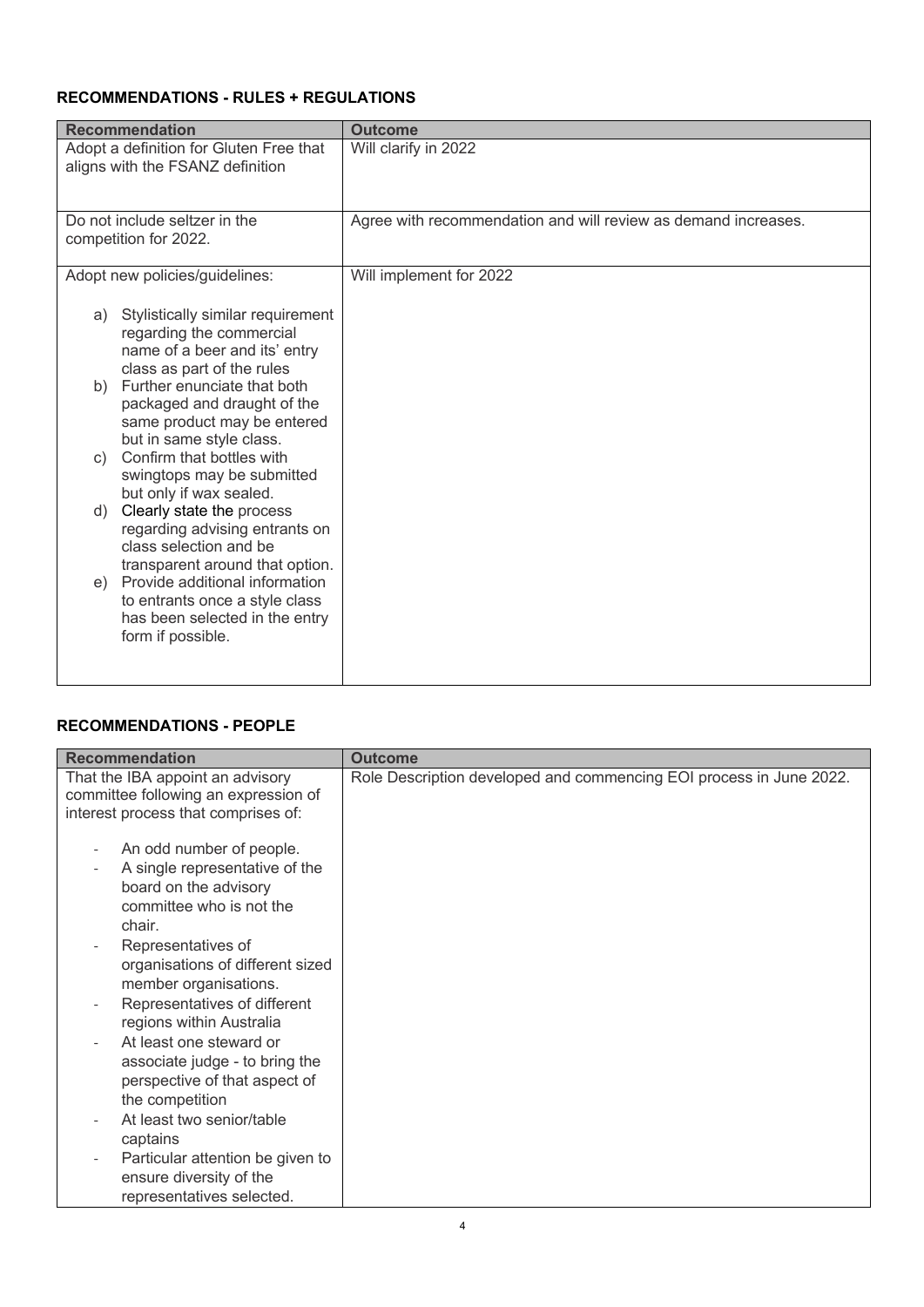| That the Indies appoint an<br>independent Chief Judge whose<br>primary role is oversight of the judging<br>process rather than participation as a<br>judge. Ideally for a period of three<br>years.                       | Update role description and commence EOI process.<br>Final selection to be made by the Board with recommendations from the<br>new Advisory Committee. |
|---------------------------------------------------------------------------------------------------------------------------------------------------------------------------------------------------------------------------|-------------------------------------------------------------------------------------------------------------------------------------------------------|
| That the annual judging panel<br>selection should be undertaken by the;<br>Chief Judge appointed for that<br>competition, the competition manager<br>and one or two senior/table captains<br>from the advisory committee. | The selection should be referred to the Chief Judge, Competition Manager<br>and the whole Advisory Committee.                                         |

### **RECOMMENDATIONS - SCORING**

| <b>Recommendation</b>                                                                                                                                                                                                                                                                                                                                                                                                                                                                                    | <b>Outcome</b>                                                                                                                                                                                                                                                                                                                                                                                                                                                                                                                                                                                           |
|----------------------------------------------------------------------------------------------------------------------------------------------------------------------------------------------------------------------------------------------------------------------------------------------------------------------------------------------------------------------------------------------------------------------------------------------------------------------------------------------------------|----------------------------------------------------------------------------------------------------------------------------------------------------------------------------------------------------------------------------------------------------------------------------------------------------------------------------------------------------------------------------------------------------------------------------------------------------------------------------------------------------------------------------------------------------------------------------------------------------------|
| That the Indies:<br>Set at goal over three years to<br>$\overline{\phantom{a}}$<br>reduce the medal ratio to<br>around 60%<br>Implement Table Captain<br>$\blacksquare$<br>'training' or introductory<br>sensory sessions in advance<br>of the Indies competition<br>annually to ensure consistency<br>and level setting<br>Ensure Table Captains and<br>$\blacksquare$<br>Judges are briefed clearly at<br>the induction of the<br>competition on what<br>constitutes a gold, silver or<br>bronze beer. | We did not agree with the recommendation of setting a medal ratio goal,<br>but when considering the additional training, change in feedback process<br>and role of Table Captain etc this should automatically reduce the medals<br>awarded.<br>The change for 2022 will be that if a beer has any fault whatsoever it<br>should not be awarded a medal.                                                                                                                                                                                                                                                 |
| Adopt a scoring methodology against a<br>defined criteria to determine whether a<br>beer should receive a gold, silver or<br>bronze.                                                                                                                                                                                                                                                                                                                                                                     | With the introduction of a new judging system, scoring of entries will be<br>introduced into judging and feedback given to entrants.                                                                                                                                                                                                                                                                                                                                                                                                                                                                     |
| Adopt a new scoring methodology for<br>determining Champion Size and State<br>Trophies and clearly publish this<br>method in the Entry Guidelines.                                                                                                                                                                                                                                                                                                                                                       | The following method will be implemented to award a brewery's overall<br>performance, not just their top beers.<br>Scoring for Champion Brewery is determined by a point system using the<br>following criteria:<br>Each medal is worth a certain number of points:<br>Gold - $5$<br>$Silver - 3$<br>Bronze $-1$<br>Trophy-1<br>A brewery's total points are divided by either a) the number of<br>entries from that brewery OR b) the median number of beers<br>entered by breweries in that brewery size group, whichever is<br>higher.<br>In the case of a tie, the tiebreaker criteria in order are: |